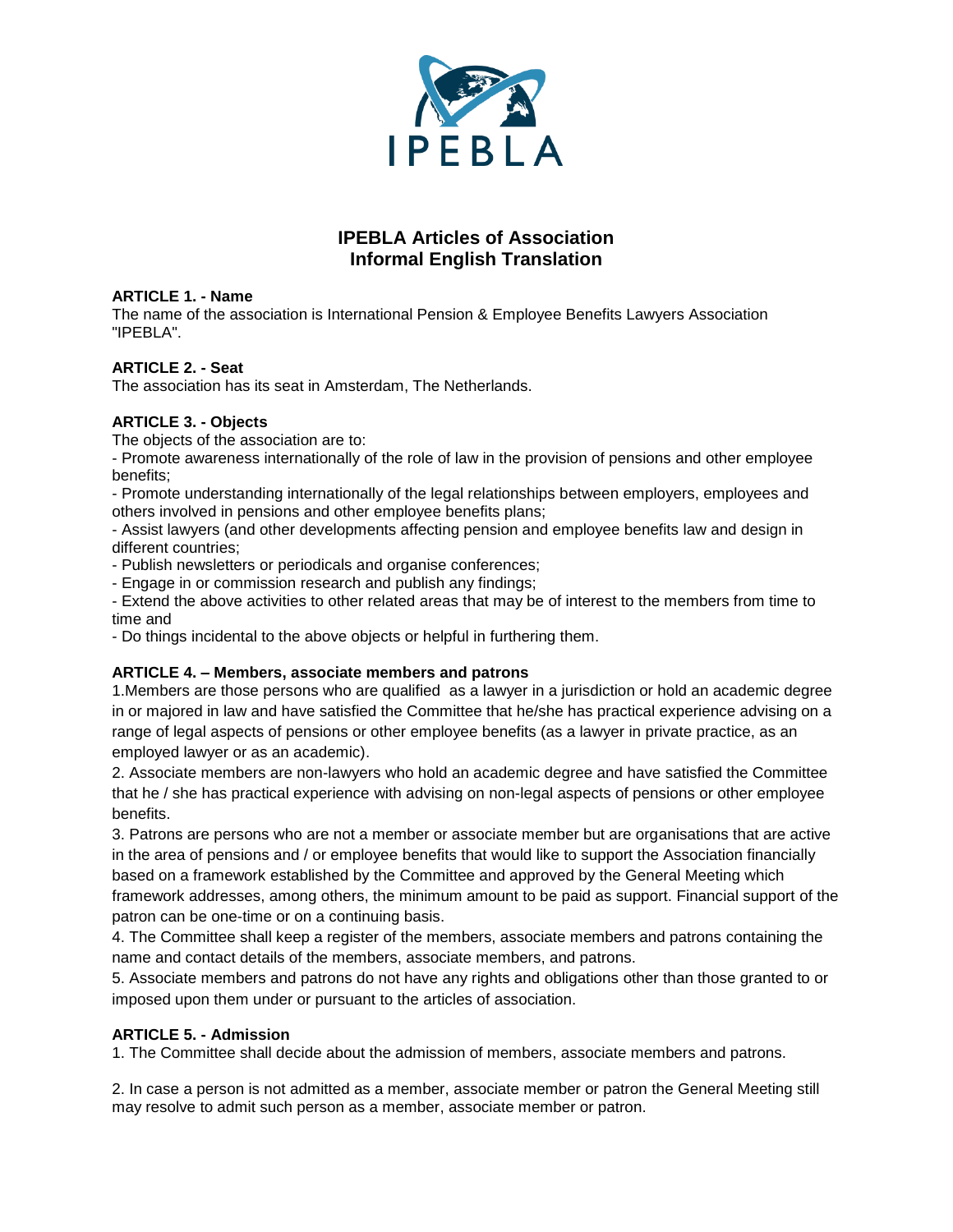#### **ARTICLE 6. - Termination of membership**

1. Membership, associate membership or patronage shall terminate:

a. by the death of the member, the associate member or patron;

b. by voluntary termination by the member, the associate member or patron;

 c. by termination in the name of the association; such may occur if a member, associate member or patron ceases to fulfil the conditions for membership, associate membership or patronage required in the articles of association, if he/she fails to fulfil his/her obligations towards the association, and if the association cannot reasonably be required to continue the membership;

 d. by deprivation; deprivation can only be decided if a member, associate member or patron acts in contradiction with the articles of association, regulations or resolutions of the association, or causes unreasonable disadvantage to the association.

2. Termination in the name of the association shall be carried out by the Committee.

3. Termination of membership, associate membership or patronage by the member, associate member or patron or by the association can only take place in writing at the end of the association's year and with due observance of a term of notice of four weeks; termination contrary to the provision here above under this paragraph 3 causes the membership, associate membership or patronage to terminate on the earliest date following the date for which notice was given, however, membership, associate membership or patronage may be terminated immediately if the association or the member cannot reasonably be required to continue the membership, the associate membership or patronage.

4. A member or associate member is not authorized to exempt him/herself from the application of a resolution whereby the financial obligations of the members or associate members are increased.

5. Deprivation shall be carried out by the Committee.

6. A member or associate member can lodge an appeal with the General Meeting against a resolution to terminate his or her membership or associate membership by the association on the basis that the association cannot reasonably be required to continue the membership against a resolution relating to the deprivation of the member's membership or associate member's membership, within one month after having received the notification of such resolution. For that purpose he/she shall be informed of that resolution in writing as soon as possible, mentioning the reasons for which such resolution was passed. During the term of appeal and pen-ding the appeal, the member's membership or associate member's membership shall be suspended.

7. If membership or associate membership is terminated in the course of a year, the annual contribution shall nevertheless be due, and there shall be no refund made in respect of the part year..

#### **ARTICLE 7. - Contributions and donations**

1. The members, associate members and the patrons are bound to pay an annual contribution, which shall be determined by the General Meeting.

2. The Committee shall be authorized in special cases to grant entire or partial exemption from the obligation to make payment of a contribution.

3. The General Meeting can impose on the members or associate members additional obligations towards the association than those mentioned in paragraph 1, on condition that the resolution aiming at doing so is passed with a majority of at least two/thirds of the number of votes which may be cast in a plenary meeting.

#### **ARTICLE 8. - Committee**

1. The Committee shall be composed of a number of five Elected Committee members and a maximum of a further three Co-opted Committee members. The Elected Committee members are appointed by the General Meeting; the Co-opted Committee members are appointed by the Elected Committee members. The Elected Committee members and the Co-opted Committee members together form "the Committee". In case the number of Elected Committee members falls below the above mentioned number of five, the Committee shall continue to be fully authorized as such; if only one Elected Committee member is in office, then that person shall together with the Co-opted Committee members, if any, be entitled to carry out all acts which are of an urgent character and shall be obliged to take measures which will lead as soon as possible to completion of the vacancies in the Committee.

2. Only members of the association can be Committee members.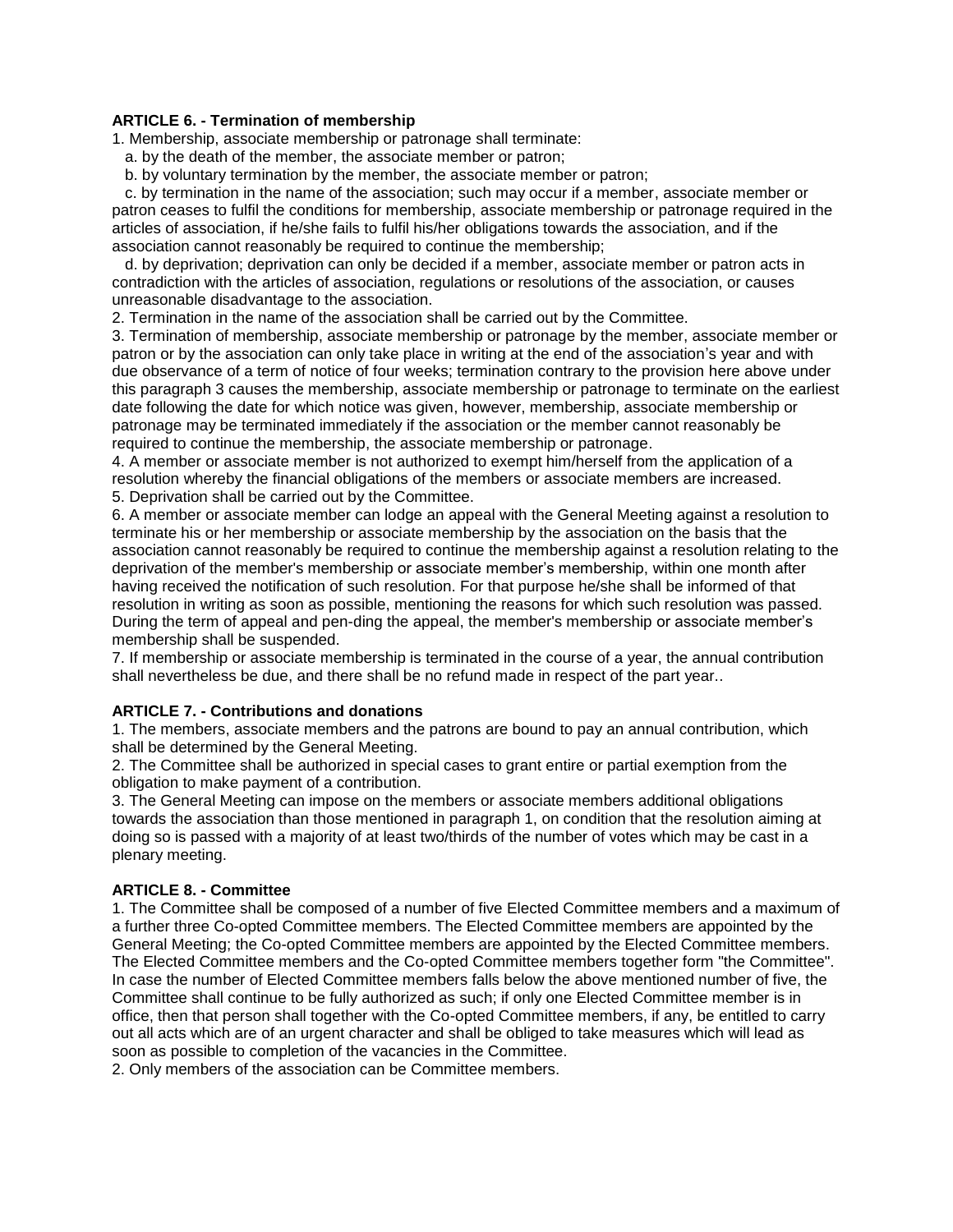3. The Elected Committee members must each have a different nationality and a different country of domicile. In this respect the decisive factor for determination of the country of domicile shall be the country with which the professional activities of that person are most closely connected.

4. Not more than two Committee members may be from the same or associated firm, company or organisation. At least one Committee member must have domicile in The Netherlands.

5. The Committee shall place a reappointment of the Committee members on the agenda once every two years. The decision-making in the General Meeting regarding the reappointment will be done in accordance with article 14.

#### **ARTICLE 9. - Termination Committee-membership; periodical resignation; suspension**

1. Each Committee member may at any time be dismissed or suspended by the General Meeting. A suspension which is not followed by a resolution aiming at dismissal within three months, shall terminate by expiry of that term.

2. Each member of the Committee shall resign ultimately two years after being appointed, according to a schedule of resignation to be drawn up by the Committee. The person who resigns can be reappointed. The person who is appointed in an interim vacancy, shall take place at the end of the annual meeting of the association's year, in which the appointment terminates.

3. Membership of the Committee shall furthermore terminate:

- a. by termination of the membership of the association;
- b. by resignation;
- c. if no reappointment occurs.

#### **ARTICLE 10. - Offices, resolutions by the Committee**

1. The Committee shall designate a chairman, a secretary and a treasurer among its members. It may also appoint a substitute for each of them among its members.

2. The secretary shall draw up minutes of all matters discussed in each meeting, which minutes shall be approved and signed by the chairman and the secretary. As opposed to the statutory provisions relating thereto, the judgement of the chairman with respect to the conclusion and the contents of a resolution shall not be conclusive.

3. The Committee shall pass resolutions with an absolute majority of votes to be cast in a meeting in which at least half of the number of the members of the Committee is present or legally represented. 4. The Committee can also pass resolutions without any Meeting being held provided that all Committee-Members have declared themselves in writing (which term shall include any appropriate means of telecommunication) in favour of the proposal. The Secretary of the Committee shall make a record of any resolution so passed, adding the replies received; this record, co-signed by the Chairman of the Committee, shall be annexed to the minutes.

#### **ARTICLE 11. - Duties of the Committee; representation**

1. The Committee shall be charged with the administration of the association.

2. With the prior approval of the General Meeting, the Committee shall be authorized to conclude agreements for the purchase, disposal or encumbrance of goods to be registered, the conclusion of agreements whereby the association binds itself as guarantor or several co-debtor, guarantees a party against a third party or binds itself to issue security for a debt of a third party. Without such approval, the agreements can be opposed to such third parties, who may also invoke then.

3. Both in and out of court the association shall be represented by two members of the Committee acting jointly or, if there is only one member of the Committee, by that sole Committee member.

#### **ARTICLE 12. - General Meeting**

1. In the association the General Meeting shall have all powers which the law or the articles of association did not attribute to the Committee.

2. Ultimately within six months after expiry of the association's year, a General Meeting shall be held. In the General Meeting shall be discussed inter alia:

 a. the annual report and the account referred to in article 16 with the report of the commission referred to in that article;

b. the appointment of the commission referred to in article 16 for the following year of the association;

c. the reappointment of the Committee members;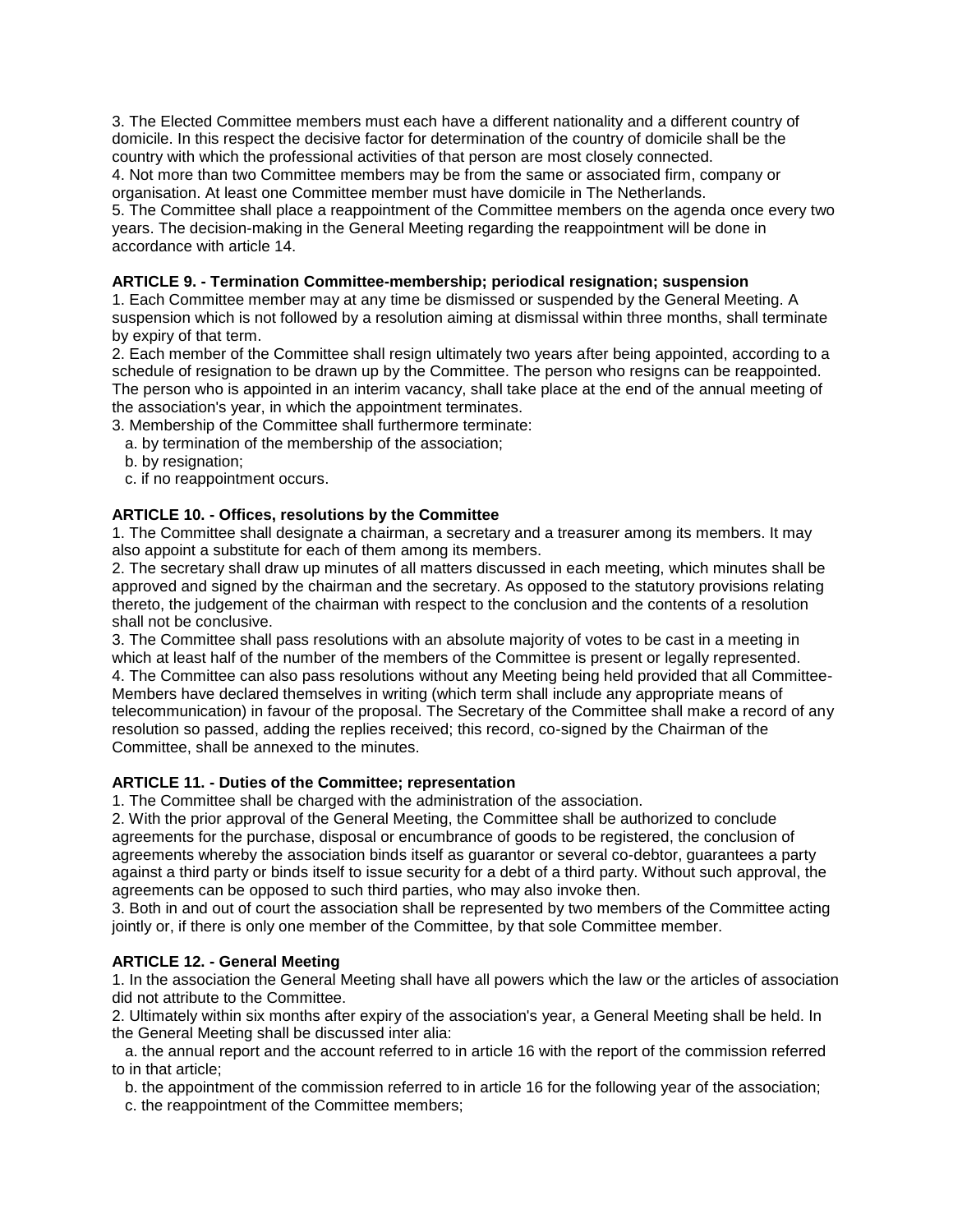d. propositions of the Committee or the members notified in the convocation of the meeting.

3. Other General Meetings shall be held as often as the Committee deems such is advisable. 4. Furthermore the Committee shall be obliged upon request of at least such a number of members as is entitled to cast one/tenth part of the votes, to convene the General Meeting on a term not exceeding four weeks. If the request is not met within fourteen days, the petitioners may proceed to convocation themselves, by notification pursuant to article 15 or by advertisement in at least one international newspaper which is often read.

# **ARTICLE 13. – Electronic voting**

- 1. If and in as far as the Committee is confronted with one or more topics that would require the approval of the members, the Committee may invite the members to cast an electronic vote.
- 2. The invitation will elaborate on the topics that require electronic voting as well as an explanation of the reasons why electronic voting is required.
- 3. Electronic voting on all topics identified by the Committee shall take place during one electronic vote held in the month of May.
- 4. In order for the electronic voting to be valid at least 33% of the members must have casted their vote electronically.

# **ARTICLE 14. - Access and voting rights**

1. All members, associate members and patrons shall have access to the General Meeting. Suspended members, suspended associate members or suspended patrons shall not have access.

2. The General Meeting shall decide with respect to admission of other persons than those referred to in paragraph 1.

3. Each member of the association who is not suspended, may cast one vote.

4. A member cannot let his vote be cast by another member nor by an associate member nor by a patron.

# **ARTICLE 15. - Resolutions by the General Meeting**

1. In as far as these articles of association do not provide otherwise, all resolutions of the General Meeting shall be passed by an absolute majority of votes cast. If votes are equally divided about a proposition relating to other matters than appointment or recommendation of persons, no resolution shall be passed. The voting about appointment or recommendation of persons shall be as follows:

- Each member may cast one vote for each person to be appointed or recommended;

- The person(s) for whom the greatest number of valid votes have been cast are appointed or recommended, in sequence of the number of valid votes cast for each such person(s); if the same number of valid votes have been cast for more than one person, the lot shall decide; if appointment or recommendation of a person would result in a breach of article 8.3 or article 8.4, such per-son shall not be appointed or recommended.

2. Blank votes and invalid votes shall be deemed not to be cast.

3. All voting shall be oral, unless the chairman deems that voting in writing is advisable or one of the persons entitled to vote wishes that voting be in writing before the voting. Voting in writing shall take place by unsigned, secret ballots. It is possible to pass a resolution by acclamation unless a member wishes voting takes place by call.

4. An unanimous resolution of all members, even if they are not convened in a meeting, shall have the same force as a resolution of the General Meeting, if it is passed with the prior knowledge of the Committee and provided that such resolution is not related to amendment of the articles of association or dissolution.

5. As long as all members are present in a General Meeting, valid resolutions may be passed, on condition they are passed unanimously, with respect to all subject-matters which are discussed including a proposition for amendment of the articles of association or dissolution - even if there was no notification or if it was not made in the prescribed manner or if any other prescription relating to the convocation and holding of meetings or a formality relating thereto is not observed.

# **ARTICLE 16. - Convocation General Meeting**

1. General meetings shall be convened by the secretary. Convocation shall take place in writing to the addresses of the members, associate members or patrons according to the register of members,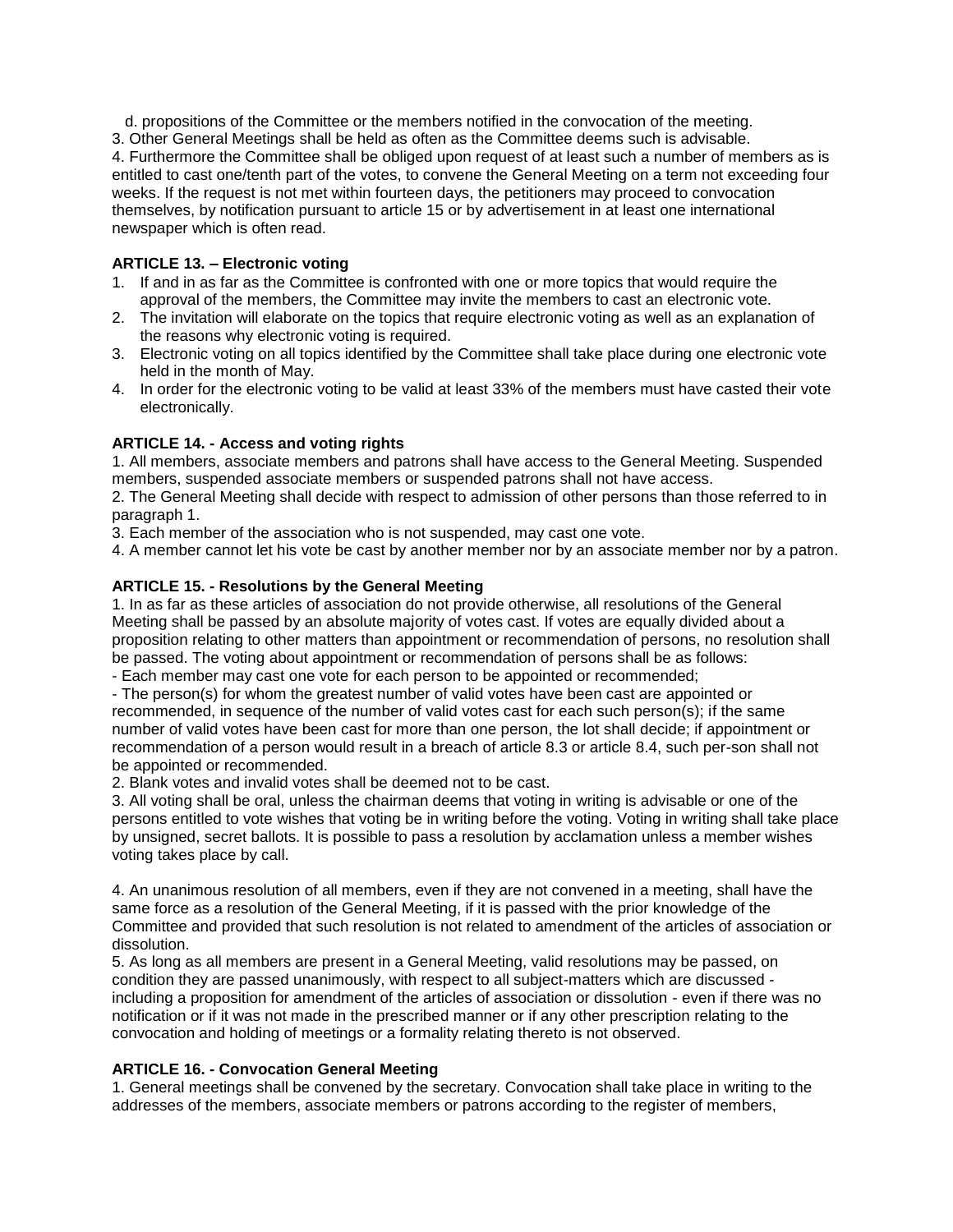associate member or patrons referred to in article 4. The term of convocation shall be at least six weeks. The Committee can in case of special circumstances reduce the term of convocation to at least seven days.

2. The convocation shall also mention the items to be dealt with, without prejudice to the provision under article 19.

# **ARTICLE 17. - Annual report and account**

1. The association's year runs from the first of January until the thirty-first of December inclusive. 2. The Committee shall be obliged to take note of the financial situation of the association in such a manner that it clearly reveals its rights and obligations at any time.

3. Within six months after the association's year, except for extension of this term by the General Meeting, the Committee shall issue its annual report and shall render account about its administration during the past year while submitting a balance sheet and a statement of assets and liabilities. After expiry of the term, and in case the foregoing is not observed, each member can legally file a claim for such account against the Committee.

4. The General Meeting shall each year appoint a financial committee composed of two persons who shall not be members of the Committee, unless the General Meeting appointed an auditor in order to verify the financial documents and make an auditor's statement. The financial committee shall investigate the account of the Committee and shall report to the General Meeting about its findings.

5. If the investigation into the account requires special accounting know-ledge, the financial committee may request an expert to assist it. The Committee shall be obliged to furnish the financial committee all information which it needs and show the cash and values of the association and allow inspection of the books and documents of the association.

6. The General Meeting may at any time revoke the financial committee's duty, but only by the appointment of another financial committee.

7. The Committee shall be obliged to keep the documents referred to in the paragraphs 2 and 3 during a period of ten years.

#### **ARTICLE 18. - By-laws**

1. The General Meeting may establish by-laws.

2. The by-laws themselves may not be contrary to the law, even if the same does not contain imperative provisions, nor to the articles of association.

# **ARTICLE 19. - Commissions**

The General Meeting or the Committee may create commissions for the execution, examination or investigation with regard to matters which come under their powers and moreover delegate such powers to the commissions as they deem fit. Third parties may also sit on such commissions.

# **ARTICLE 20. - Amendment of the articles of association**

1. The articles of association of the association may be amended by a resolution of the General Meeting, which is convened by a notification mentioning that amendment(s) of the articles of association will be proposed.

2. Those who convened the General Meeting in order to deal with a proposition for amendment of the articles of association, shall make available a copy of that proposition including the wording of the proposed amendment, for inspection by the members in an appropriate place, at least five days before the meeting until the end of the day on which the meeting is held. Moreover, a copy as referred to here above shall be sent to all members.

3. A resolution aiming at amendment of the articles of association requires at least two/third parts of the votes cast.

4. An amendment of the articles of association shall only become effective after a notarial deed has been drawn up thereof. Any member of the Committee shall be authorized to have such deed executed.

#### **ARTICLE 21. - Dissolution**

1. The association can he dissolved by a resolution of the General Meeting. The provisions of the paragraphs 1, 2 and 3 of article 19 shall apply accordingly.